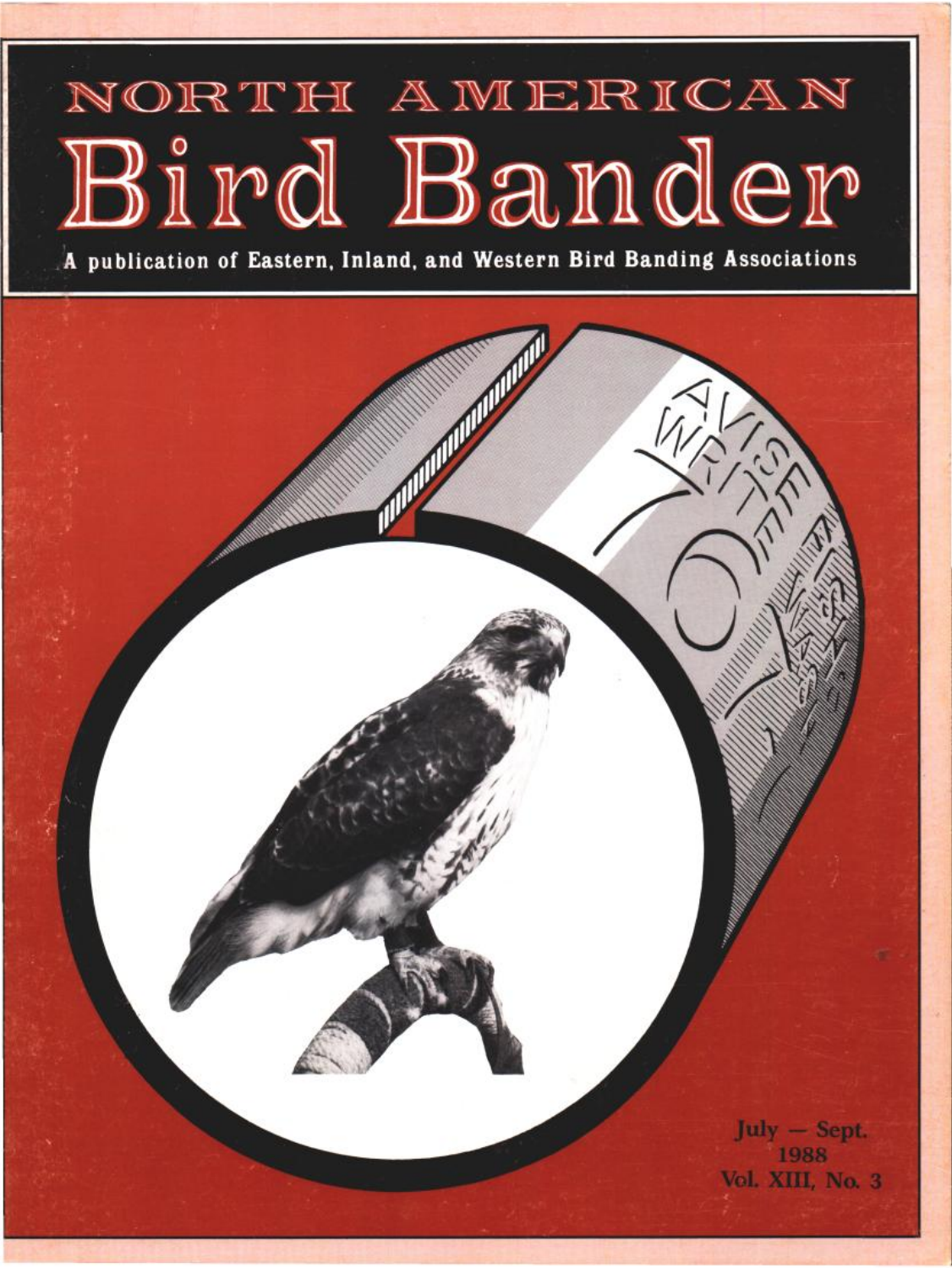|                                         |   | <b>Officers</b>                                                                          |                                       |                                                                         |
|-----------------------------------------|---|------------------------------------------------------------------------------------------|---------------------------------------|-------------------------------------------------------------------------|
|                                         |   | <b>President</b> Judith Bell<br>RD 3. Box 61<br>Newark Valley, NY 13811                  | 1st Vice-President Robert Yunick      | 1527 Myron Street<br>Schenectady, NY 12309                              |
|                                         |   | Secretary Robert G. McKinney<br>198 Parkview Drive<br>Rochester, NY 14625                | 2nd Vice-President David Junkin       | 3071 Pee Dee Road<br>Bliss. NY 14024                                    |
|                                         |   | Treasurer Donald Mease<br>RD#2, Box 436A<br>Hellertown, PA 18055                         | 3rd Vice-President Chris N. Rose, Sr. | 98 Lopez Rd.<br>Cedar Grove, NJ 07009                                   |
| <b>Eastern Bird Banding Association</b> |   | Immediate Frederick Schaeffer<br>Past 1650 14th Avenue<br>President Vero Beach, FL 32060 |                                       | <b>Editor</b> Robert J. Pantle<br>35 Logan Hill Rd.<br>Candor, NY 13743 |
|                                         | . | Membership<br><b>Councillors</b><br>.                                                    |                                       |                                                                         |

**Alan Lubchansky Charles David Douglas Gross**<br>**Janet Shaffer Jeff Spendelow**<br>Leon Wilson David Mehlman **Terms expire 1989 Terms expire 1990 Ralph Bell Mickie Mutchler**  Elaine Mease RD 1, Box 210<br>Robert Sagar Forestburgh, N Forestburgh, NY 12777 **Gale Smith Terms expire 1991** 

**Eastern Regional News is published quarterly in North American Bird Bander by the Eastern Bird Banding Association. Applications for membership and**  changes of address should be sent to the Treasurer. The dues: Active Members-\$10.00 per year; Sustaining Members-\$18.00 per year; Student Members-\$8.00 **per year; Family Membership add \$2.00 to any category; Institutional Membership--\$15.00; Life Membership--S200.00; Non-subscribing Members--S3.00 per year. Canadian and foreign memberships add \$4.50. Contributions to the Eastern Bird Banding Association are tax deductible.** 



# **Inland Bird Banding Association**

President John J. Flora **3636 Williams Dearborn, MI 48124 Secretary Carroll Rudy W. 3866 Hwy. H. Chilton, WI 53014 Treasurer C. Holmes Smith 6305 Cumberland Rd., SW Sherrodsville, OH 44675** 

**Board of Directors** 

**Allen E. Valentine Jane Olyphant Dr. Donald G. Varner Nathaniel Whitney** 

## **Officers**

**1st Vice-President Peter C. Petersen 235 McClellan Davenport, IA 52803 2nd Vice-President 3630 Glenhurst S. St. Louis Park, MN 55416** 

### **Membership Secretary**

**Allen E. Valentine 17403 Oakington Court Dallas, TX 75252** 

**Inland Regional News is published quarterly in North American Bird Bander by Inland Bird Banding Association. Application for membership and notices of change of addresshould be sent to the Treasurer. The active members will receive BOTH North American Bird Bander and Inland Bird Banding Newsletter (quarterly): Annual dues per calendar year: ACTIVE MEMBERSHIPS: Regular Member--\$15.00; Sustaining--S25.00; Life--S200.00 (in full, or 5 annual**  payments of \$40.00); Benefactor-\$1,000.00. IN-ACTIVE MEMBERSHIP: North American Bird Bander-\$10.00; INSTITUTIONAL SUBSCRIPTIONS: \$15.00 **U.S. and \$20.00 Foreign, including Canadian.** 



**Western Bird Banding Association** 

| <b>President</b> Dr. W. B. Quay<br>2003 Ida Street |                                       | 1st Vice-President Dr. David F. DeSante<br>Point Reyes Bird Observ. |
|----------------------------------------------------|---------------------------------------|---------------------------------------------------------------------|
| Napa, CA 94558                                     |                                       | 4990 Shoreline Hwy                                                  |
| Secretary Dr. Alan A. Gubanich                     |                                       | Stinson Beach, CA 94970                                             |
| Dept. of Biol., Univ. of Nev.                      | 2nd Vice-President Dr. Kerry P. Reese |                                                                     |
| Reno, NV 89557                                     |                                       | College of Forestry                                                 |
| <b>Treasurer</b> Dr. Howard L. Cogswell            |                                       | Wildlife Range Science                                              |
| 1548 East Avenue                                   |                                       | University of Idaho                                                 |
| Hayward, CA 94541                                  |                                       | Moscow, ID 83843                                                    |
|                                                    |                                       | <b>Immediate Past</b> Dr. Robert C. Tweit                           |

**Officers** 

**President 3116 N. Willow Creek Dr. Stinson Beach, CA 94970 Dr. Kerry E Reese College of Forestry Range Science University of Idaho Moscow, ID 83843 Dr. Robert C. Tweit Tucson, AZ 85712-1382** 

Dr. Carl D. Barrentine<br>Dept. of Biology **California State Univ. 9001 Stockdale Highway Bakersfield, CA 93309 Term expires 1988 Term expires 1989** 

**Directors at Large**<br>**Ruth Ogden Russell** 2850 Camino de Oeste<br>Tucson, AZ 85745

**Applications for membership in the Western Bird Banding Association should be sent to the Treasurer. All classes of membership are by calendar**  year only and receive North American Bird Bander. Membership classes are: Active Member-\$13.00 per year; Sustaining Member-\$26.00 per year; Non**subscribing Member--S3.00 per year; Life Member--S260.00. Outside the U.S. postage must be added to each membership fee, excepting that for Life Membership.** 

CHANGE OF ADDRESS? Members of each banding association (EBBA, IBBA, WBBA) should inform the Treasurer of their association(s) as soon as possi**ble concerning aplanned change of address. There is otherwise the hazard of not receiving NABB, since the U.S. Post Office does not forward mail of this type.**